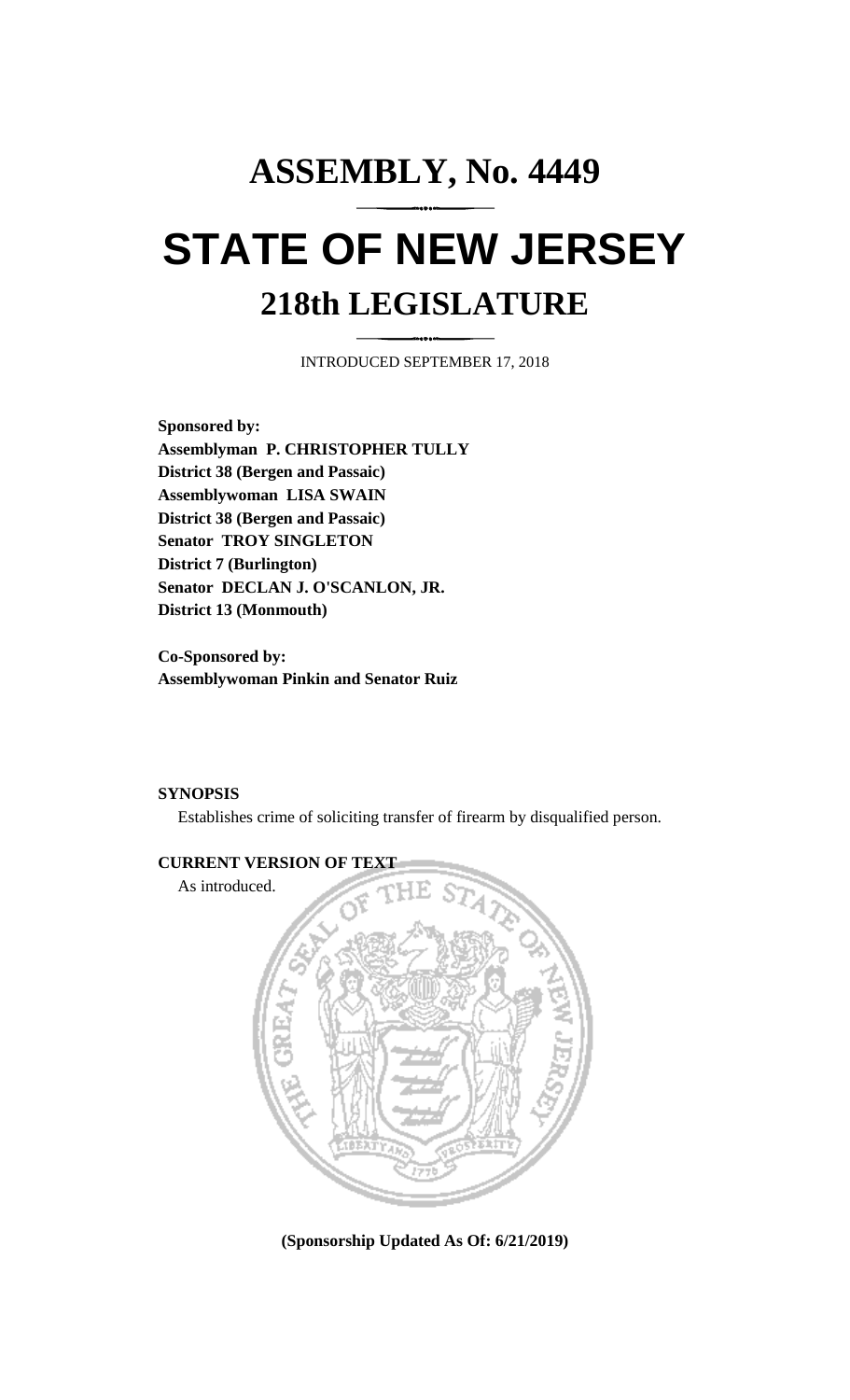**AN ACT** concerning firearms and amending N.J.S.2C:39-10. **BE IT ENACTED** *by the Senate and General Assembly of the State of New Jersey:* 1. N.J.S.2C:39-10 is amended to read as follows: 2C:39-10. Violation of the regulatory provisions relating to firearms; false representation in applications. a. (1) Except as otherwise provided in paragraph (2) and paragraph (4) of this subsection, any person who knowingly violates the regulatory provisions relating to manufacturing or wholesaling of firearms N.J.S.2C:58-1, retailing of firearms N.J.S.2C:58-2, permits to purchase certain firearms N.J.S.2C:58-3, permits to carry certain firearms N.J.S.2C:58-4, licenses to procure machine guns or assault firearms N.J.S.2C:58-5, or incendiary or tracer ammunition N.J.S.2C:58-10, except acts which are punishable under section N.J.S.2C:58-5 or section N.J.S.2C:58-2, is guilty of a crime of the fourth degree. (2) A licensed dealer who knowingly violates the provisions of subparagraph (d) of paragraph (5) of subsection a. of N.J.S.2C:58-2 is a disorderly person. (3) If, upon review, a law enforcement agency determines that a licensed dealer has sold, transferred, assigned, or otherwise disposed of an inordinate number of firearms and that licensed dealer knew, or should have known, that the firearms would be used in the commission of a crime or would be transferred to a person in order for the firearms to be used for an unlawful purpose, that dealer's license shall, after a hearing, be permanently revoked. (4) A licensed dealer who sells or transfers a firearm to a person knowing that person intends to sell, transfer, assign, or otherwise dispose of that firearm to a person who is disqualified from possessing a firearm under State or federal law is guilty of a crime of the second degree. Notwithstanding any other provisions of law to the contrary, the sentence imposed for a conviction under this subsection shall include a mandatory minimum term of imprisonment of 18 months, during which the defendant shall be ineligible for parole; provided however, if the firearm was used in the commission of a crime, the sentence imposed under this subsection shall include a mandatory minimum term of imprisonment of three years, during which the defendant shall be ineligible for parole. Further, a person convicted under this subsection shall be permanently disqualified from holding a retail license under N.J.S.2C:58-2. (5) A person who is disqualified from possessing a firearm

under State or federal law who knowingly solicits, persuades,

**EXPLANATION – Matter enclosed in bold-faced brackets [thus] in the above bill is not enacted and is intended to be omitted in the law.**

**Matter underlined thus is new matter.**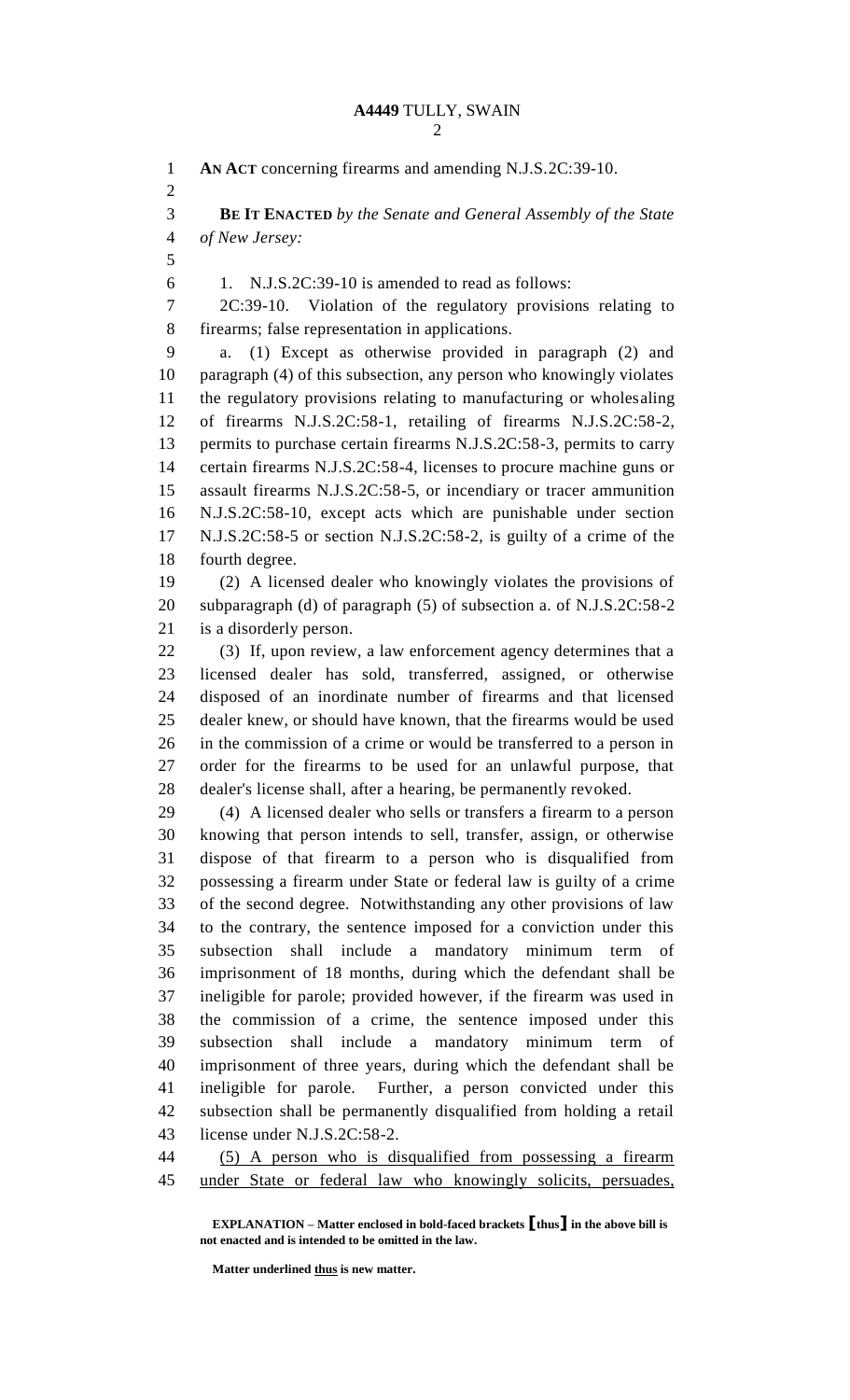encourages, or entices a licensed dealer or other person to sell, give, transfer, or assign a firearm to the disqualified person under circumstances which the disqualified person knows would violate State or federal law is guilty of a crime of the third degree. Notwithstanding the provisions of N.J.S.2C:1-8 or any other law, a conviction under this subsection shall not merge with a conviction for any other criminal offense and the court shall impose separate sentences upon a violation of this subsection and any other criminal offense.

 b. Any person who knowingly violates the regulatory provisions relating to notifying the authorities of possessing certain items of explosives N.J.S.2C:58-7, or of certain wounds N.J.S.2C:58-8 is a disorderly person.

 c. Any person who gives or causes to be given any false information, or signs a fictitious name or address, in applying for a firearms purchaser identification card, a permit to purchase a handgun, a permit to carry a handgun, a permit to possess a machine gun, a permit to possess an assault firearm, or in completing the certificate or any other instrument required by law in purchasing or otherwise acquiring delivery of any rifle, shotgun, handgun, machine gun, or assault firearm or any other firearm, is guilty of a crime of the third degree.

 d. Any person who gives or causes to be given any false information in registering an assault firearm pursuant to section 11 of P.L.1990, c.32 (C.2C:58-12) or in certifying that an assault firearm was rendered inoperable pursuant to section 12 of P.L.1990, c.32 (C.2C:58-13) commits a crime of the fourth degree.

 e. Any person who knowingly sells, gives, transfers, assigns or otherwise disposes of a firearm to a person who is under the age of 18 years, except as permitted in section 14 of P.L.1979, c.179 (C.2C:58-6.1), is guilty of a crime of the second degree. Notwithstanding any other provision of law to the contrary, the sentence imposed for a conviction under this subsection shall include a mandatory minimum five-year term of imprisonment, during which the defendant shall be ineligible for parole.

 f. Unless the recipient is authorized to possess the handgun in connection with the performance of official duties under the provisions of N.J.S.2C:39-6, any person who knowingly sells, gives, transfers, assigns or otherwise disposes of a handgun to a person who is under the age of 21 years, except as permitted in section 14 of P.L.1979, c.179 (C.2C:58-6.1), is guilty of a crime of the third degree.

 g. Any person who knowingly gives or causes to be given any false information or knowingly engages in any other fraudulent conduct in applying for an exemption to purchase more than one handgun in a 30-day period in violation of the provisions of section 4 of P.L.2009, c.186 (C.2C:58-3.4) shall be guilty of a crime of the third degree. The presumption of nonimprisonment set forth in